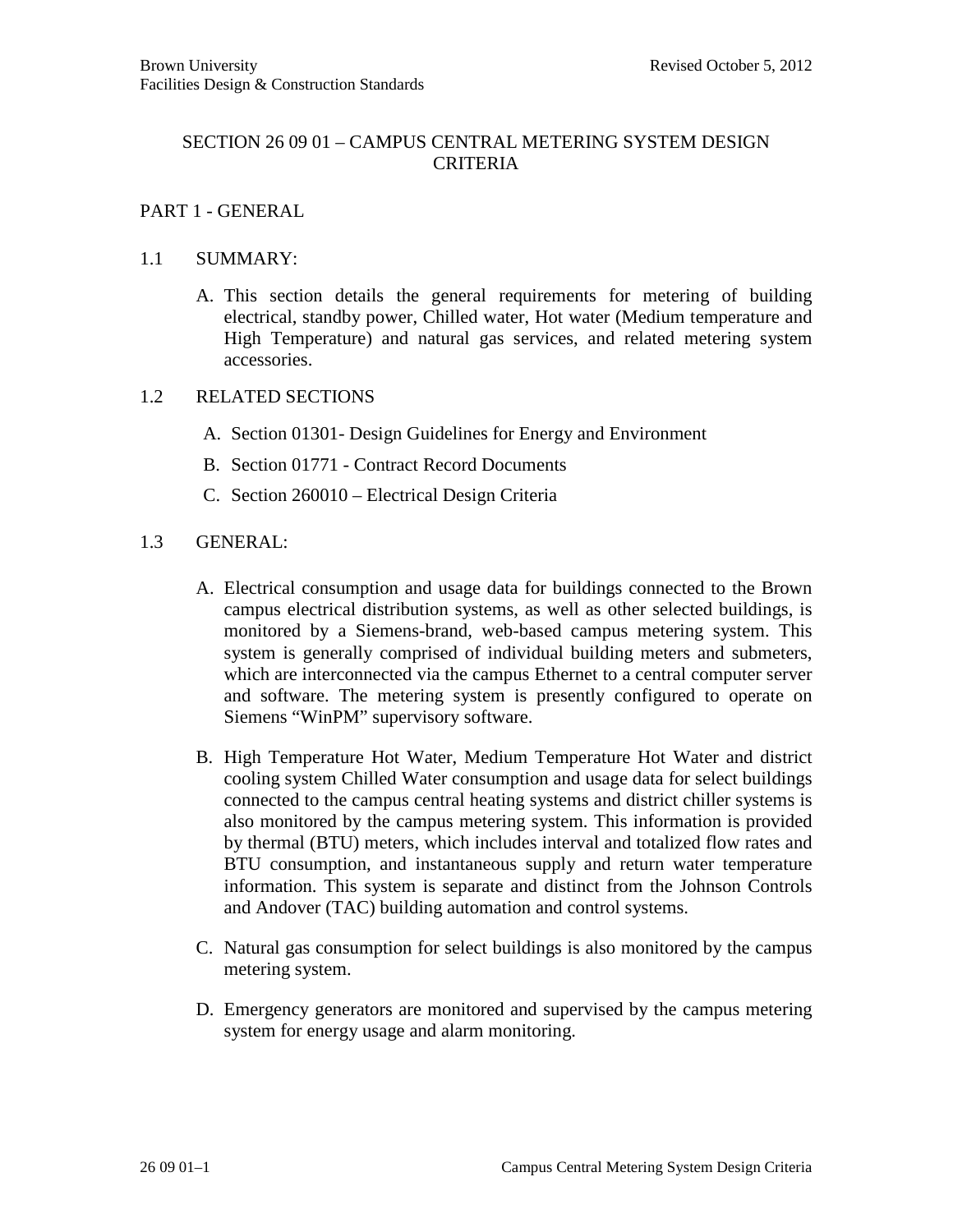# 1.4 GENERAL METERING REQUIREMENTS:

- A. Proposed meter locations and the specific type of meter shall be reviewed by the FM Engineering Office and be specified in the project design documents. All new meters and submeters shall match and be fully compatible with the existing campus metering system components and software.
- B. Metering is to include provision of all required interconnection wiring, metering accessories (i.e. split-core current transducers, temperature transducers, etc.), 120 VAC power supply connections, data communications wiring and Ethernet data connections.
- C. Metering system installation shall include all required system configuration, calibration and programming for the software integration of the meters into the campus metering system. Software integration of electric, thermal, gas and generator metering data into the campus metering system typically includes the following:
	- 1. Development of building screens for display of meter data,
	- 2. Setup of historical trend logs for meter interval data and all system status alarm points,
	- 3. Development of "virtual" meter totalizers for combining various loads as may be required,
	- 4. Linking of meter data into various monthly building consumption reporting programs, "reporter" meter data polling programs, building energy use "dashboards", and meter data validation and communications polling programs.
- D. Unless otherwise noted, all materials and wiring are to be provided by the Project, as well as all required meter and campus metering system programming and metering integration. The Project will be responsible for obtaining the meter startup and calibration services, as well as the software integration services from Siemens.
- E. For thermal meters, all required meter configuration, calibration and programming shall also be included for the integration of the thermal meters into the campus metering system software. The contractor will be responsible for obtaining the software setup and meter configuration from both the thermal meter vendor and Siemens.
- F. Interconnection wiring diagrams to suit the specific project metering needs and required metering interfaces shall be developed by the Project team and included as a project submittal.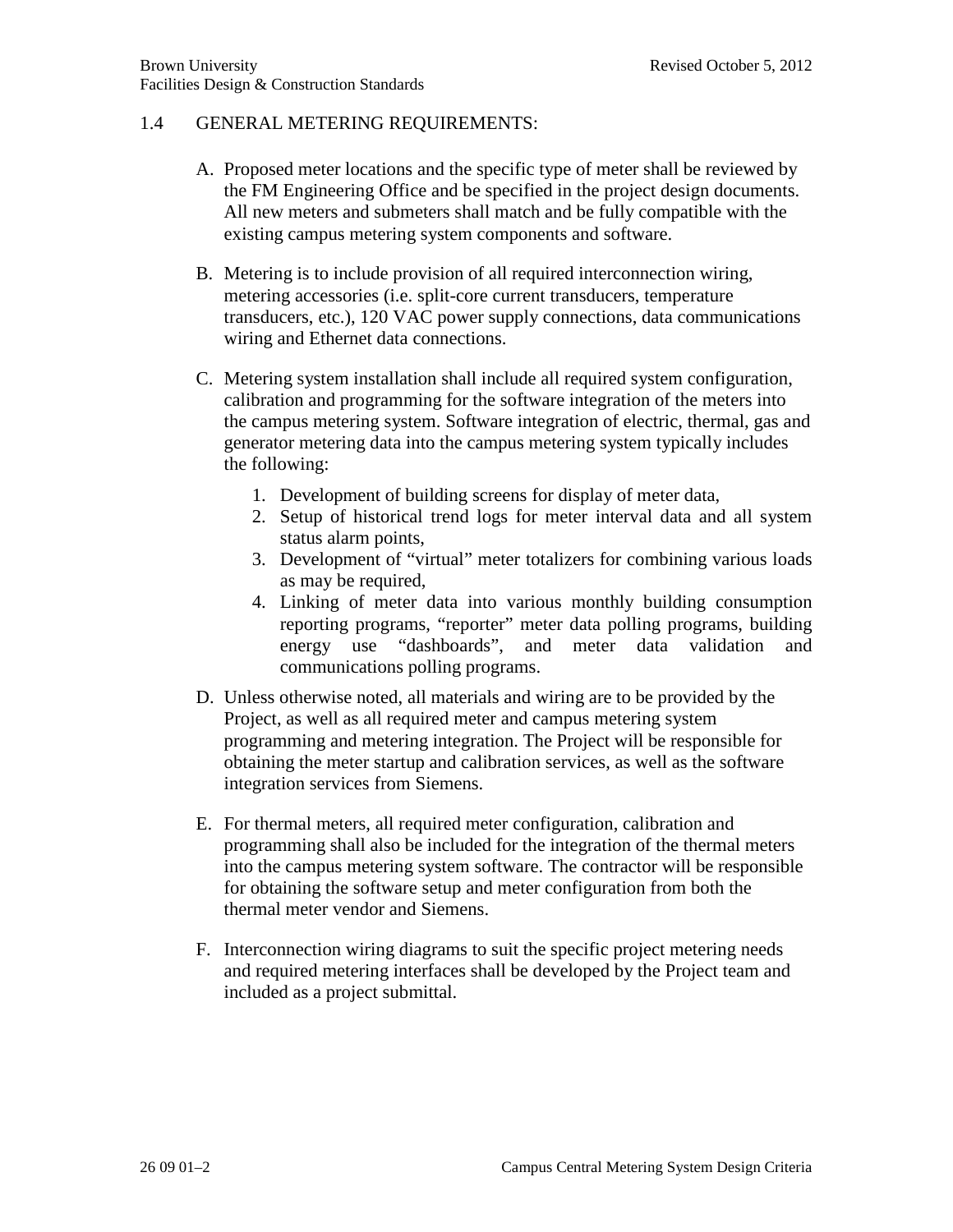### 1.5 SUBMITTALS:

A. Metering system interconnection wiring diagrams, and screen shots depicting building meter screen displays, meter data and "virtual" meter configuration shall be submitted for approval by FM Operations and Engineering.

# 1.6 ELECTRICAL METERING:

- A. Provide metering of incoming electrical power for new building construction as well as for electrical and mechanical systems renovations to existing buildings where metering is not already installed.
- B. Exceptions for electrical metering are for small (1-3 family) residential facilities, small Residence halls (less than 50 beds), administrative buildings and commercial spaces that are separately metered by the local utility, and leased spaces where Brown is a tenant.
- C. Submetering of major building systems (Lighting, HVAC, etc.), or of select spaces within the building, may be required for LEED Measurement and Verification purposes, by specific building Program requirements or for submetering of commercial tenants within the building.
- D. In general, the following electrical meter types are presently utilized as noted:
	- 1. Medium-voltage distribution feeders: Siemens type 9610, 9510 and PACS 4200.
	- 2. Incoming power meters for Research Labs, Libraries, Academic and Administrative buildings with research or a large proportion of Information Technology/computer systems, or other equipment sensitive to power quality issues: Siemens type 9510.
	- 3. Incoming power meters for Residential buildings, typical Athletic facilities, Administration buildings and Classroom buildings: Siemens type PACS 4200.
	- 4. Submetered building loads: Siemens type PACS 4200.
	- 5. Large Generator meters: Siemens type 9360.

# 1.7 ELECTRIC METER INSTALLATION REQUIREMENTS:

- A. See Section 26 09 02 Campus Metering Network Connection Criteria for typical utility meter requirements and procedures for connection to the campus Ethernet.
- B. See Section 26 09 03 for typical utility meter interconnection wiring details.
- C. For retrofit applications and for new building loads that are served via small panelboards, utilize prewired metering enclosures, as supplied by Siemens, installed adjacent to the metered equipment. The enclosure generally consists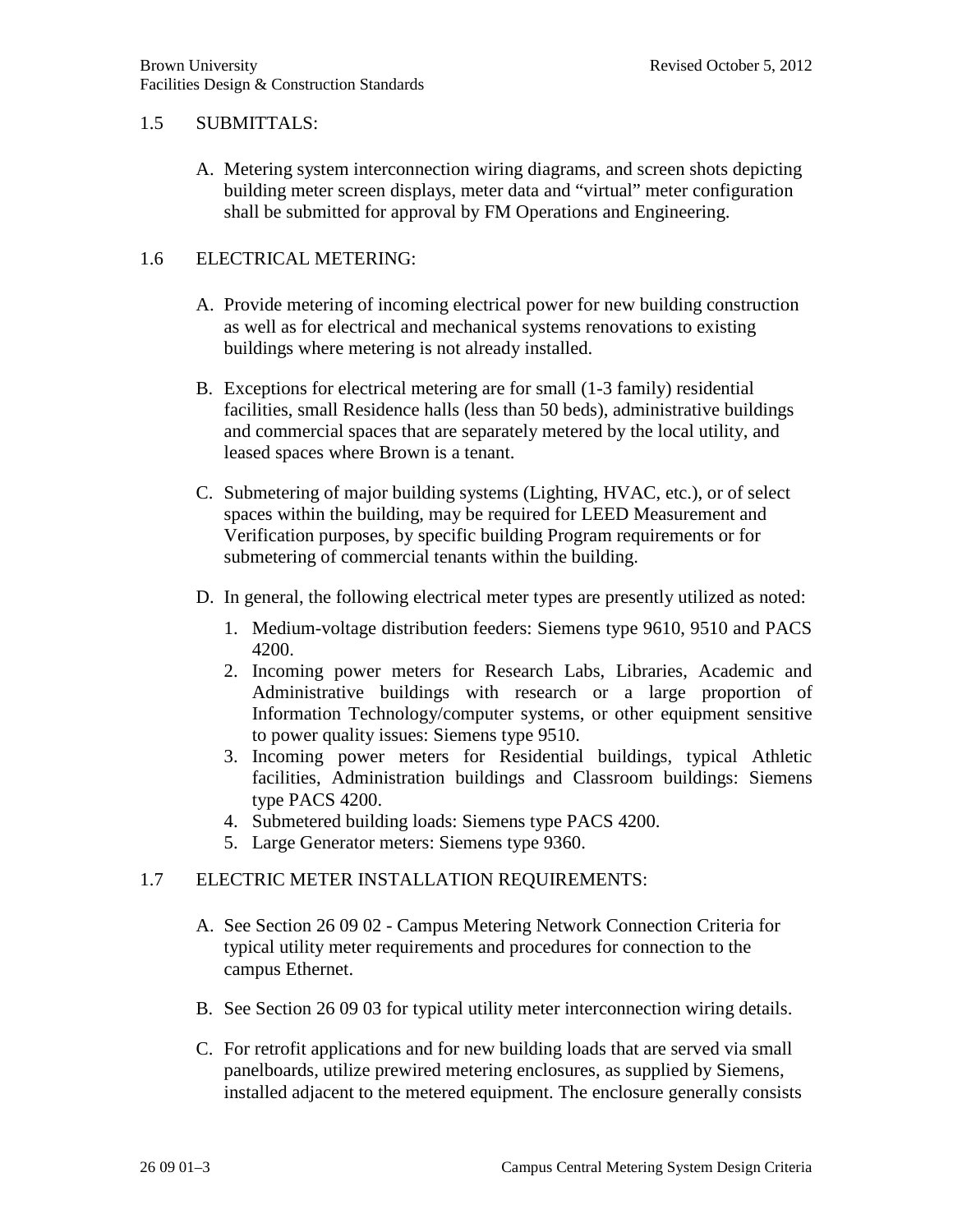of a meter (type as required), interconnection wiring fused terminal strips for voltage leads and control power, and shorting blocks for connection to the current transformers.

D. For larger building loads that are served via a new distribution switchboard(s), install the meters directly within a dedicated, barriered metering compartment designed within the switchboard. The metering compartment shall be factory prewired, to terminal strips, with all required three-phase current transducers, voltage inputs and 120 VAC meter power supply.

# 1.8 THERMAL (BTU) METERING:

- A. Provide thermal (BTU) metering for new building construction, as well as for mechanical systems renovations of existing high-consumption buildings that are located on the main campus and which have connections to the campus central heating systems and/or district cooling systems, where thermal metering is not already installed.
- B. Thermal (BTU) metering is not required for buildings that have their own independent heating and cooling systems.

# 1.9 THERMAL (BTU) METER INSTALLATION REQUIREMENTS:

- A. Thermal meters shall be wired back to the nearest accessible building electrical meter via a Modbus output and Belden # 9841, run in ¾" conduit. Where directed, flow meters shall also be wired back to the building energy management system network-level controller, via multiple Belden # 9841 cables, run in ¾" conduit.
- B. See Section 26 09 04-Thermal (BTU) Meter Interconnection Detail for typical meter interconnection wiring connections.

# 1.10 GAS METERING:

- A. Provide metering of natural gas services for new building construction and mechanical systems renovations of existing buildings that will have significant natural gas loads. Exceptions are for gas supplies to building emergency generators.
- B. Gas metering shall be comprised of a utility company natural gas meter incorporating a pulse output if not already present.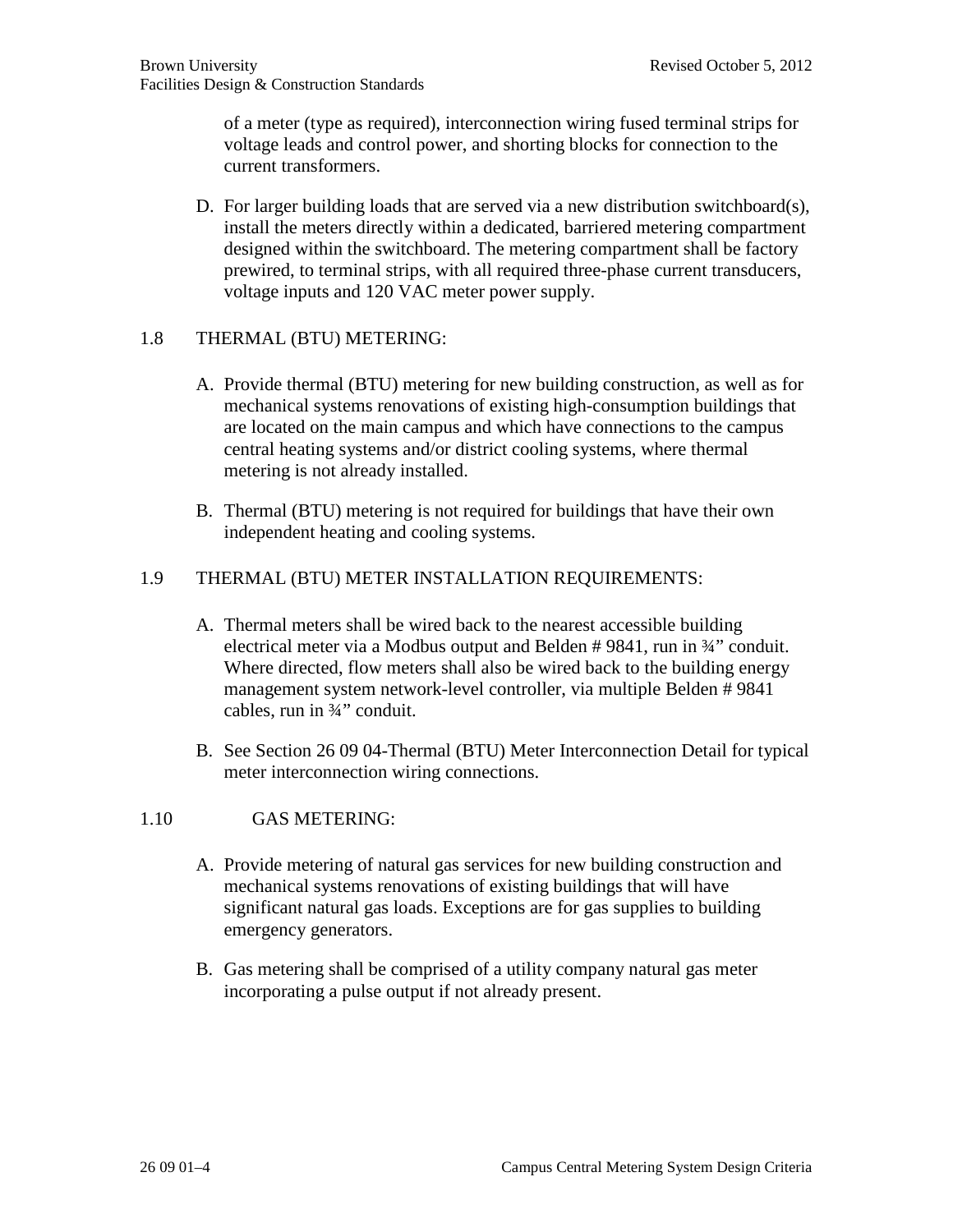### 1.11 GAS METERING INSTALLATION REQUIREMENTS

- A. Pulse outputs from the gas meters shall be wired back to the nearest accessible building electrical meter "DI-type" input via a Belden # 9841 cable, run in ¾" conduit.
- B. Outputs for remote reading of gas meters by the gas company and third-party suppliers shall be via a dedicated telephone line connection to the meter.
- C. See Section 26 09 05-Gas Meter Interconnection Detail for typical meter interconnection wiring connections.

# 1.12 EMERGENCY GENERATOR METERING AND ALARM MONITORING:

- A. Monitoring of building emergency generators shall be provided through the Campus Metering System. Generators and transfer switches for critical Research buildings shall also be monitored through the Building Automation System.
- B. The following generator applications shall be provided with a dedicated generator power meter and input/output controller for supervisory monitoring and remote control of the generator and associated automatic transfer switches:
	- 1. Generators of large size (over 150 KW),
	- 2. Generators used for the "Demand Response" program,
	- 3. Generators for the support of critical Research and computing infrastructure projects.
- C. All other generators shall be connected to the building electric meter for supervisory monitoring and remote control of the generator and associated automatic transfer switches. The building power meter may require an auxiliary input/output controller for this function, depending upon the complexity of the emergency power system.

# 1.13 EMERGENCY GENERATOR METERING AND ALARM MONITORING INSTALLATION REQUIREMENTS:

- A. Generator power meter shall be set up to perform the following:
	- 1. Monitor generator load via generator-mounted current transformers and generator voltage inputs.
	- 2. When so required for load-shed purposes, the meter shall be programmed to provide a minimum of (4) user-programmable dry contact outputs to the BAS system or other system, to enable the BAS to enable various load shed sequences as may be required.
	- 3. Programmed to allow for remote activation of transfer switch control via discrete contact outputs to each controlled transfer switch.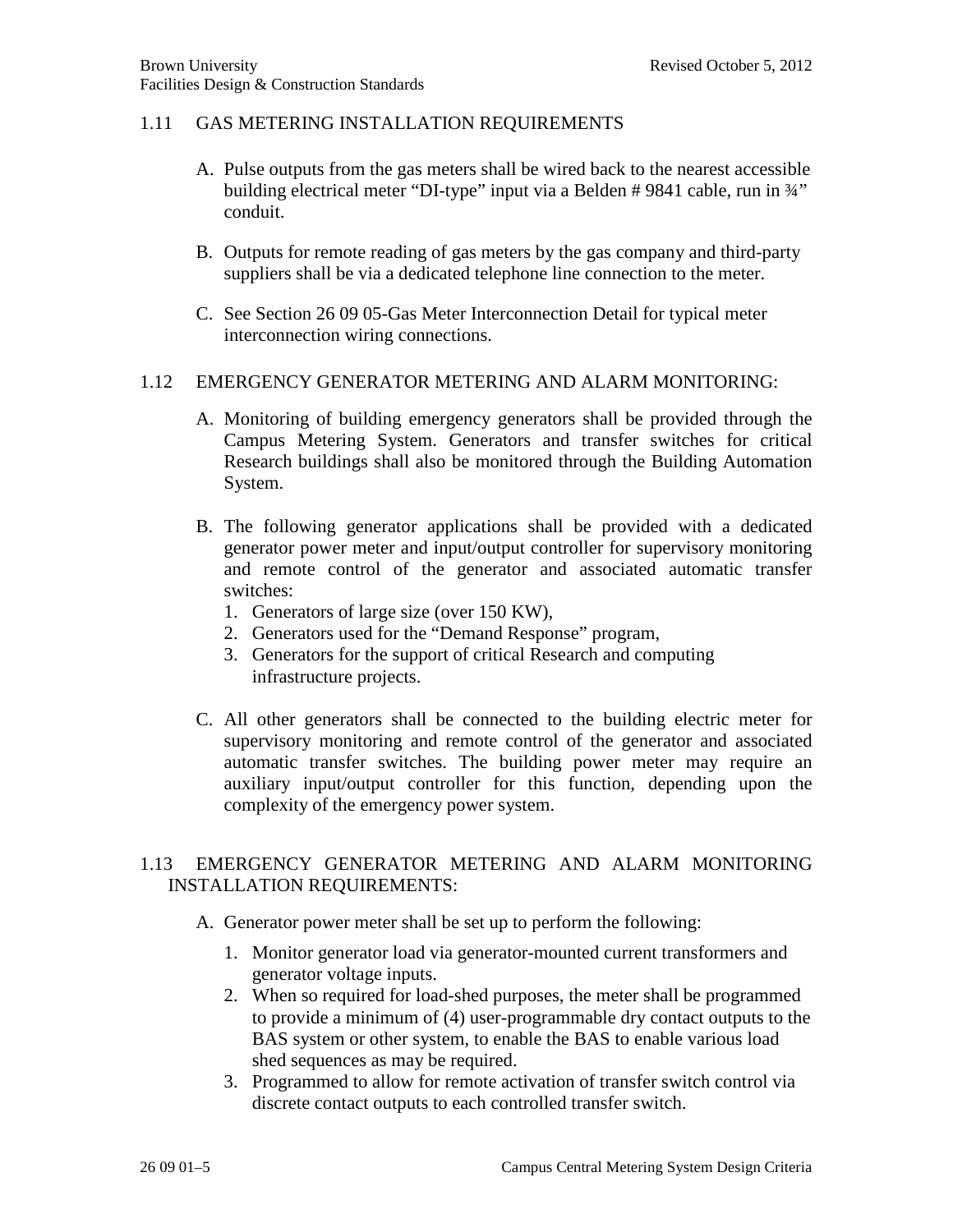- 4. Monitor the following status points from each connected transfer switch: Load (amps, KW and KVA), voltage, and transfer switch position (load connected to normal, load connected to Emergency),
- 5. Monitor the generator run status and alarm status panel alarm points.
- 6. Meter monitoring shall be via MODBUS (RS 485) connection to each transfer switch and generator.
- B. Building Electric meter, when configured for generator monitoring, shall be set up to perform the following:
	- 1. Monitor generator load via Modbus communications link to the generator control panel and internal generator metering.
	- 2. Programmed to allow for remote activation of transfer switch control via discrete contact outputs to each controlled transfer switch.
	- 3. Monitor the following status points from each connected transfer switch: Load (amps, KW and KVA), voltage, and transfer switch position (load connected to normal, load connected to Emergency),
	- 4. Monitor the generator run status and alarm status panel alarm points.
	- 5. Meter monitoring shall be via MODBUS (RS 485) connection to each transfer switch and generator.
- C. Programming within the campus metering system for generator metering to include:
	- 1. Setup of trend logs for meter interval data and System status alarm points,
	- 2. Setup of custom graphic display screens denoting system status points and setup of password protected, remote system start-stop and transfer switch control from the campus head end.
	- 3. Setup of email notification alerts for generator run alarms.
	- 4. The Contractor is responsible to coordinate this programming effort with Siemens, the generator supplier and transfer switch supplier.
- D. See Section 26 09 06 Large Emergency Generator Metering & Load Shed Interconnection Detail, and Section 26 09 07 – Small Emergency Generator Metering Interconnection Detail, for typical interconnection wiring requirements to the campus Ethernet, emergency generator and automatic transfer switch(es).

# PART 2 – PRODUCTS

# 2.1. ELECTRIC METERS:

- A. Siemens 9610 and 9510:
	- 1. Measure voltage/current per phase, average, unbalance, real power, reactive power, apparent power, power factor, energy, and harmonics up to the 63rd order; monitor voltage sag / swells; capture, display and store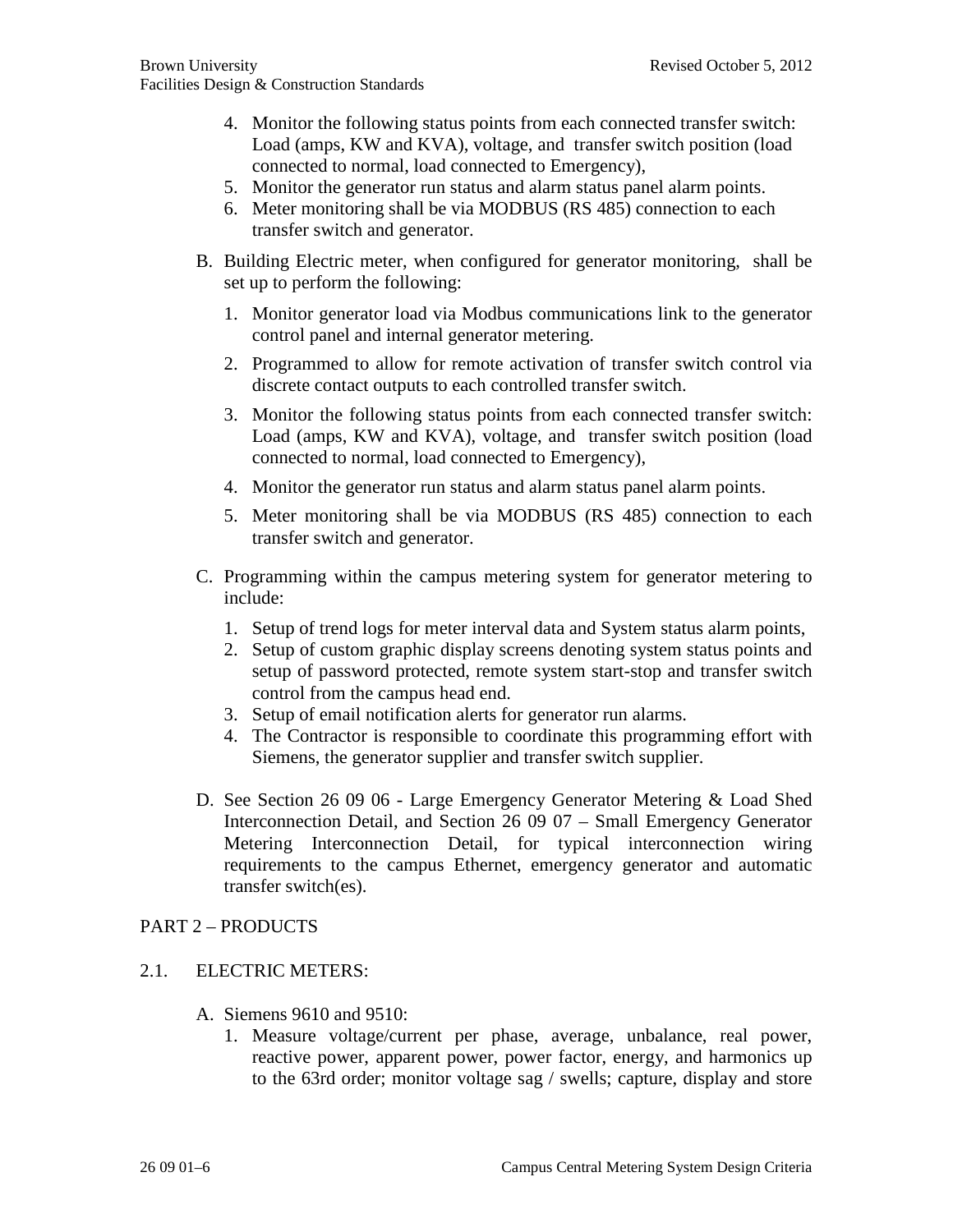phasor representations of the system; store data onboard for 2-week period minimum.

- 2. Provide with Ethernet port, (2) Ethergate Modbus connections and minimum of 10 MB of on-board memory.
- B. Siemens PACS 4200:
	- 1. Measure voltage/current per phase, average, unbalance, real, reactive and apparent power; power factor, energy and harmonics up to the 15th order store data onboard for 2-week period minimum.
	- 2. Provide with Ethernet port and (2) Ethergate Modbus connections.
- C. Where required, furnish meter, installed and prewired complete within a common 20" X 20" (nominal) Nema 4/12 Enclosure.
- D. Generator power meter (Siemens 9360):
	- 1. Provide with Ethernet connection, (2) Ethergate connections for Modbus Communications, expanded on-board memory for data logging, and minimum of 4 assignable output contacts for system control.
	- 2. Provide with an additional Input/Output controller, Siemens Model S7io, incorporating digital inputs for equipment status, serial communications capacity for transfer switch and generator status monitoring and digital outputs for transfer switch load shed and manual transfer functions, and generator remote start/stop.
	- 3. Meter, 120VAC power supply and Input/Output controller shall be furnished, installed and prewired complete within a common Nema 4/12 Enclosure for field installation. Factory-prewired LED's shall be provided to illuminate when remote load transfer and generator start/stop functions are active for troubleshooting purposes.

# 2.2. THERMAL METERS:

- A. Ultrasonic-type liquid BTU meter, single and dual-channel:
	- 1. GE Panametrics, model DF868 series
	- 2. Flexim Instruments model 7407
	- 3. Communicate with the electric meter via Modbus interface. Required data includes flow and temperature of the supply and return water, net water flow, instantaneous building BTU consumption, net and peak BTU demands.
	- 4. Flow meter shall have the capability to log all measured and calculated values for up to three months. Meter shall be provided with the following outputs:
		- a. Modbus output,
		- b. (3) programmable 4-20mAmp outputs, for water flow and BTU consumption, for connection(s) to the building automation system.
	- 5. Flowmeter temperature sensors may be either insertion-type for use in thermowells, or surface-contact type.